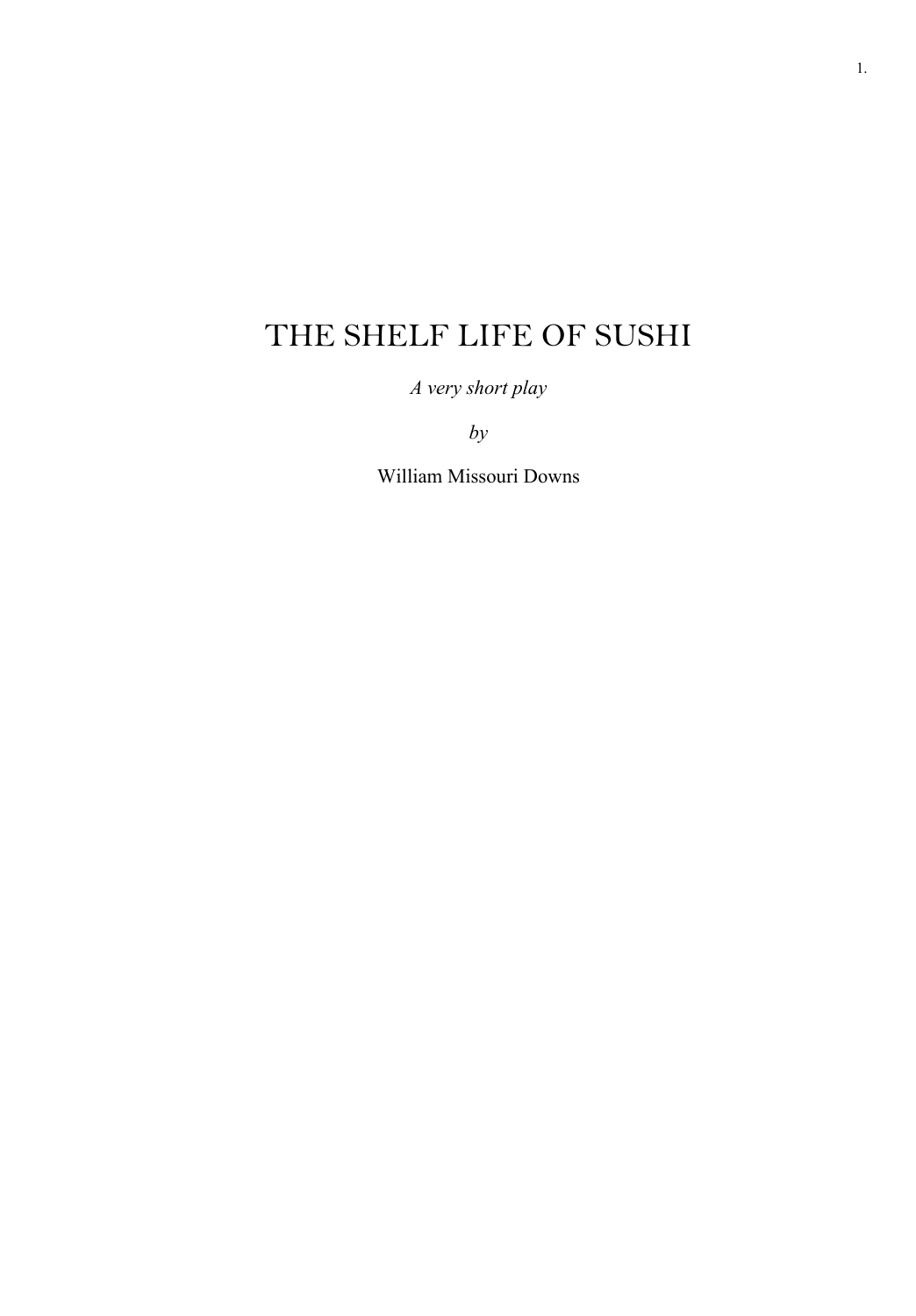# **CAST**

## **HOPE**

*(A woman with a baby)*

# **ROBERT**

*(A man with a beer)*

# **SETTING & TIME**

A sofa, a coffee table, and perhaps a door

The present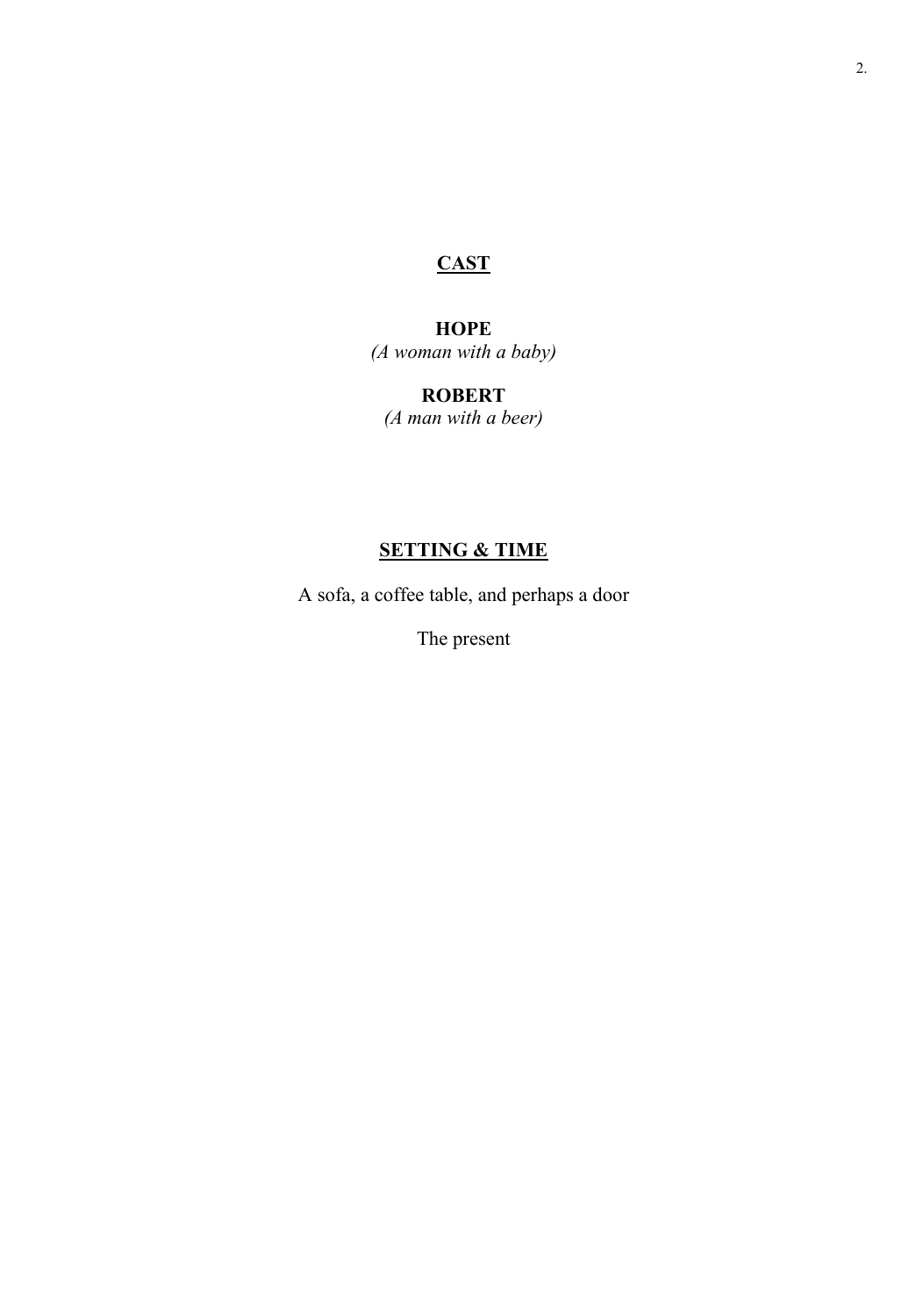# THE SHELF LIFE OF SUSHI

(A six-pack sits on the coffee table. A knock. ROBERT enters with a beer.)

#### ROBERT

(At the door he finds HOPE, a woman holding a baby wrapped in a blanket. - She's been crying but manages to pull herself together and give a gracious grin.)

#### **HOPE**

*(High-strung)* Hi! You don't know me, but rest assured I'm not trying to sell you anything, nor am I one of those religious wackos who goes around randomly knocking on doors telling people about their personal relationship with Buddha.

#### ROBERT

Excuse me?

**HOPE** 

I know this is strange, but - I grew up in this house.

#### ROBERT

What house?

#### **HOPE**

This house – This house you currently occupy. Only it was painted sky blue then--. Spent my childhood here--. Oh, by the way, I love dark green; it's much better than sky blue. Sky blue is such a crappy color.

#### ROBERT

Ah, look lady--.

#### HOPE

My husband--. That's him out in the car. Wave.

(She waves. Robert half-heartedly joins in.)

HOPE

Hiiiii! *(Back to Robert)* We just happened to be passing by...

#### ROBERT

And you wanna see the place.

Coming.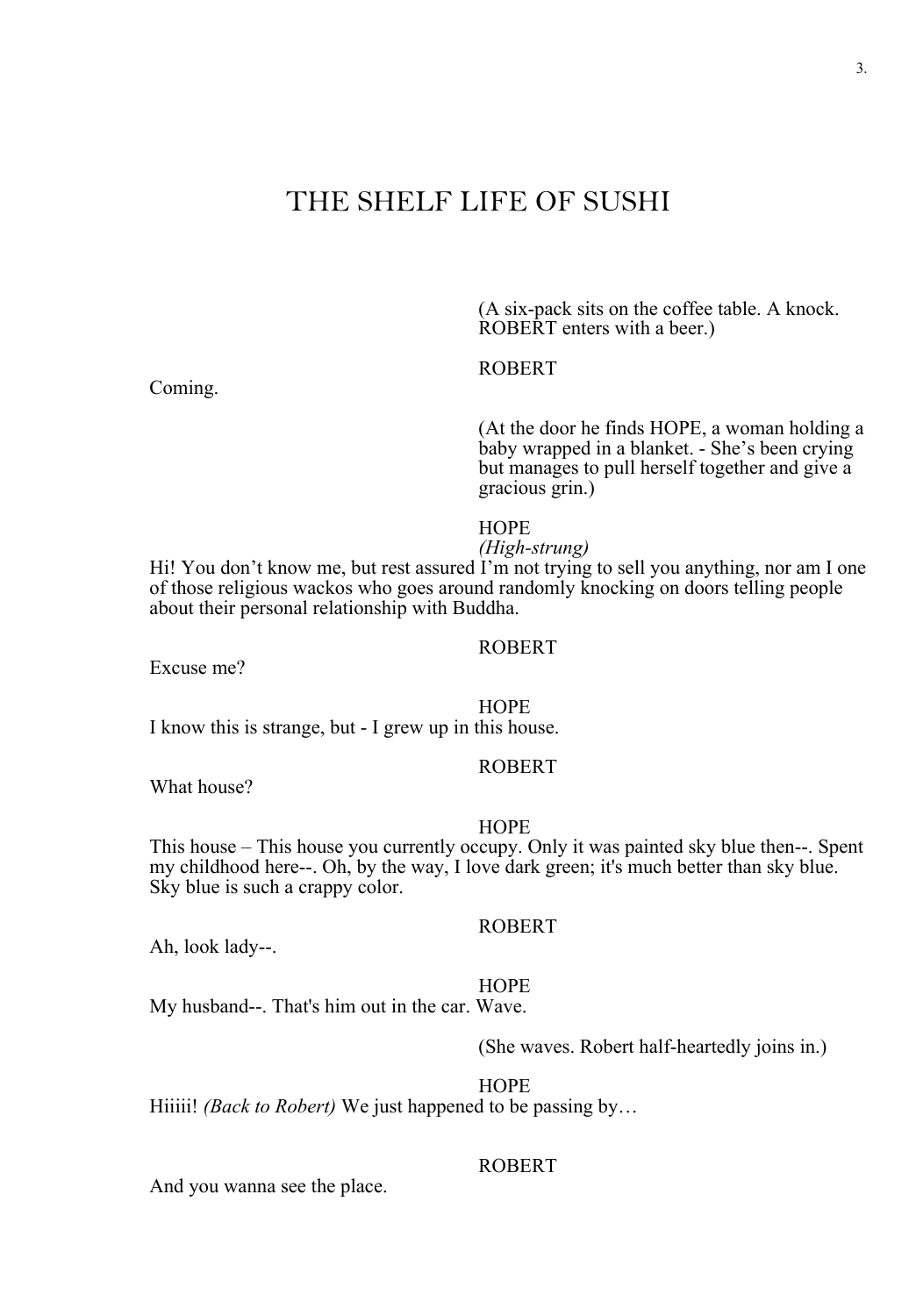It brings back so many memories. We live in San Bernadino now. Total suburbia - Our house looks just like every third house. And all of them yellowish-brown. Everything yellowish-brown. Once I wasn't paying attention and went into the wrong yellowish- brown house - They thought I was one of those religious wackos who goes--.

#### ROBERT & HOPE

Around randomly knocking on doors--.

#### ROBERT

Look Lady--.

#### **HOPE**

And no backyard – Only these crappy little modern patios. But we have a life - Charlie, his mother, and little Rachel – She's a handful, let me tell you, never sleeps through the night – Got little ones?

ROBERT

ROBERT

ROBERT

**HOPE** 

**HOPE** 

Children? No.

No, I meant pets.

No pets either.

Too bad--. But I digress--. May I come in?

Well--.

**HOPE** 

Thank you.

(HOPE turns and shoots the bird to her husband before she enters - ROBERT sees this. Then she marvels at a room she hasn't seen in years.)

#### HOPE

Wow, I mean, wow! It's changed - Could I have a tour? It would be like way cool if I could see my childhood bedroom again.

I'm cleaning fish.

# ROBERT

**HOPE** It's the one in the back near the bathroom.

ROBERT

You mean the fish cleaning room?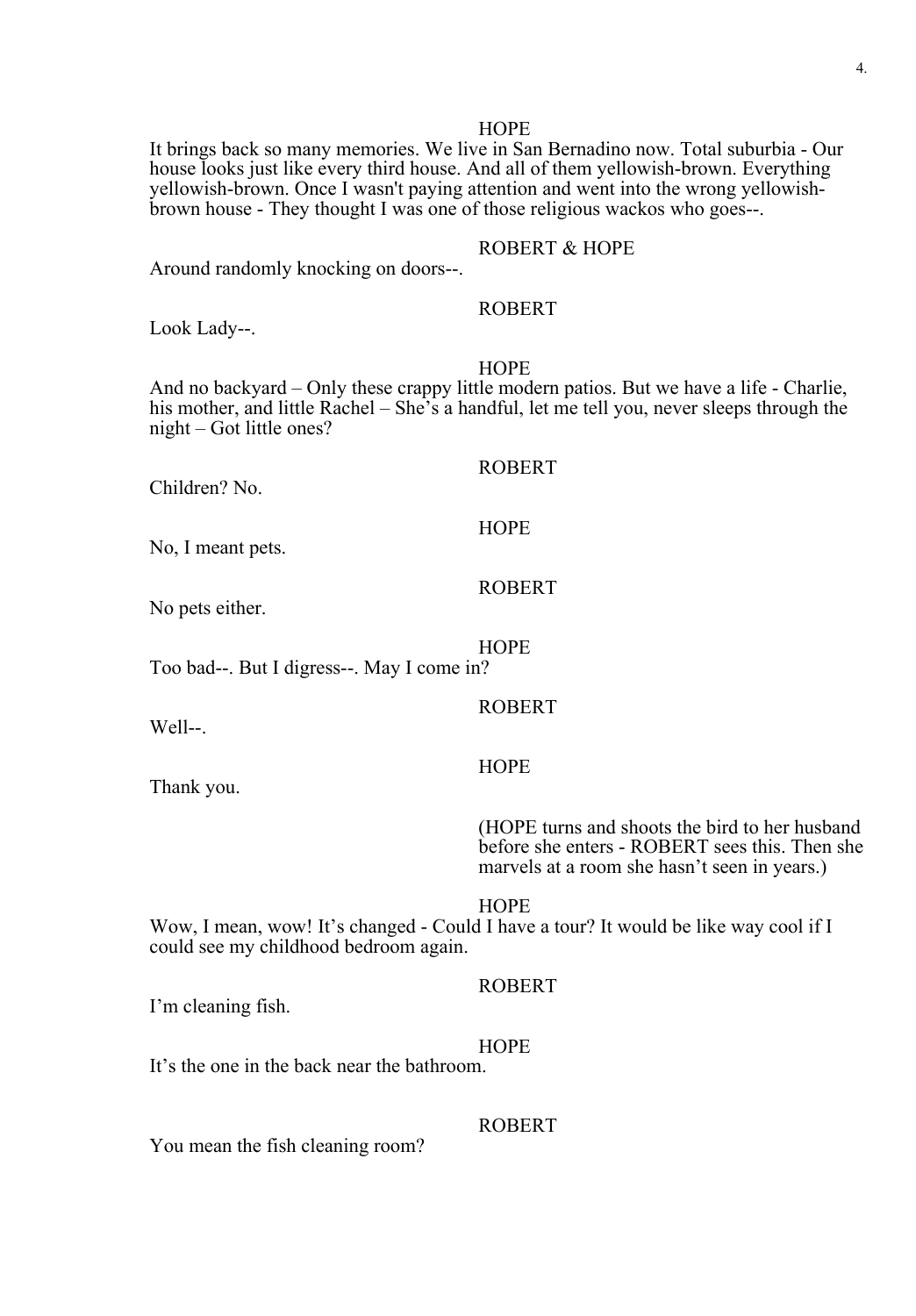### **HOPE** *(Disappointed)*

Oh. Guess you can't go home again.

#### ROBERT

Look, lady the Dodgers are playing and--.

**HOPE** 

I totally understand, I'll be going. Just not the right time…

(HOPE starts for the door but then she cannot hold back anymore – she loses it. At first, it's hard to tell what she's doing, it's sort of snorting hiccups but then the tears flow.)

#### ROBERT

It's okay – we're winning.

# **HOPE**

*(Pulling herself together)* Sorry. I guess I'm at sort of an emotional point. Could you?

(She hands the baby over.)

#### ROBERT

Lady, I'm not good with…. *(Taking the baby)* Okay… Oh my gosh.

(He awkwardly accepts the wrapped baby. For the next few moments he wonders which end is up. HOPE grabs a tissue from her purse and wipes her eyes. ROBERT rocks the baby.)

HOPE

I'm sorry. I promised Charlie I wouldn't lose it again.

#### ROBERT

Charlie?

#### **HOPE**

My husband…the guy waving from the car--. Please understand, my dog passed away last night. Nineteen years old. Can you believe it? That's like a thousand and something in human years.

That's pretty old.

I'll always love Sushi.

#### ROBERT

**HOPE** 

ROBERT

Sushi?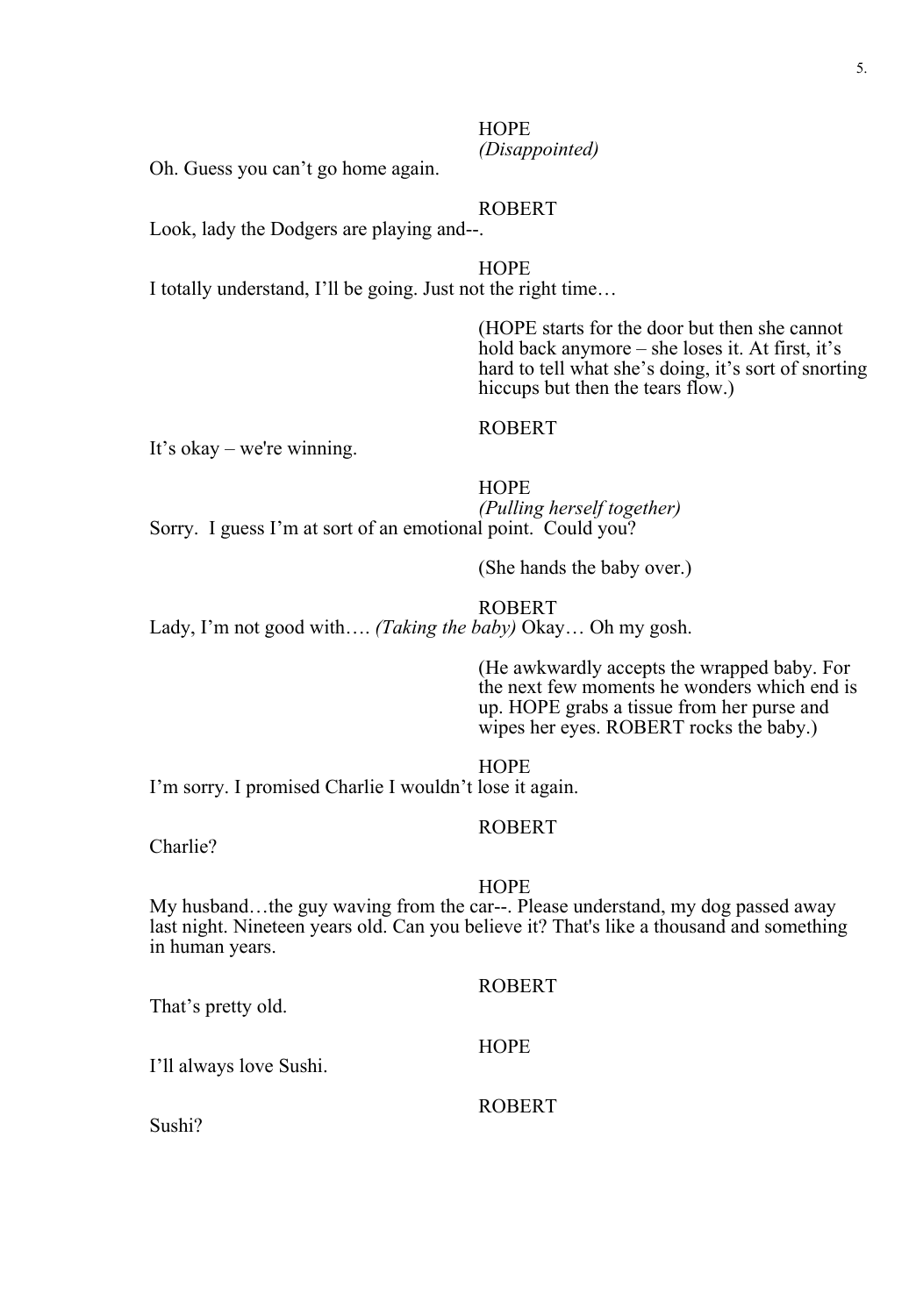She was a Boston terrier - My father, before he died - matter of fact we found his body in the front bedroom here - use to call her the Boston "terror." The Boston terror - he had such a sense of humor.

#### ROBERT

Your father died in the front bedroom?

#### **HOPE**

He was a manic/depressive sort - We all saw it coming. I just wish he hadn't made such a mess of it. He was nothing like Sushi, she was happy all the time – And she loved that big backyard. You know, after I married Charlie we moved to San Bernadino - all that smog, no backyard - she wasn't a patio dog, a lap dog yes, but not a patio dog--.

#### ROBERT

*(Attempting to bounce the baby)* Yeah, smog is hell--. Which bedroom did you say your father--?

**HOPE** 

*(Pointing at the six pack of beer)* May I?

#### ROBERT

 $Ah--$ .

#### **HOPE**

Thanks

(HOPE pops open a beer and takes a long gulp.)

#### HOPE

Okay. Better. Breathe… So I was wondering. I hope you don't think this is weird, but my husband says I never ask for things because I'm afraid to get "no" for an answer.

#### ROBERT

*(Bouncing the baby*)

I think she's getting a little moist.

**HOPE** It would mean the world to me, and Sushi, if you'd--. Hold on. Right back.

(She steps out.)

Ah, Lady--.

(She returns with a shovel.)

**HOPE** 

Could I bury her in your backyard?

Excuse me?

ROBERT

ROBERT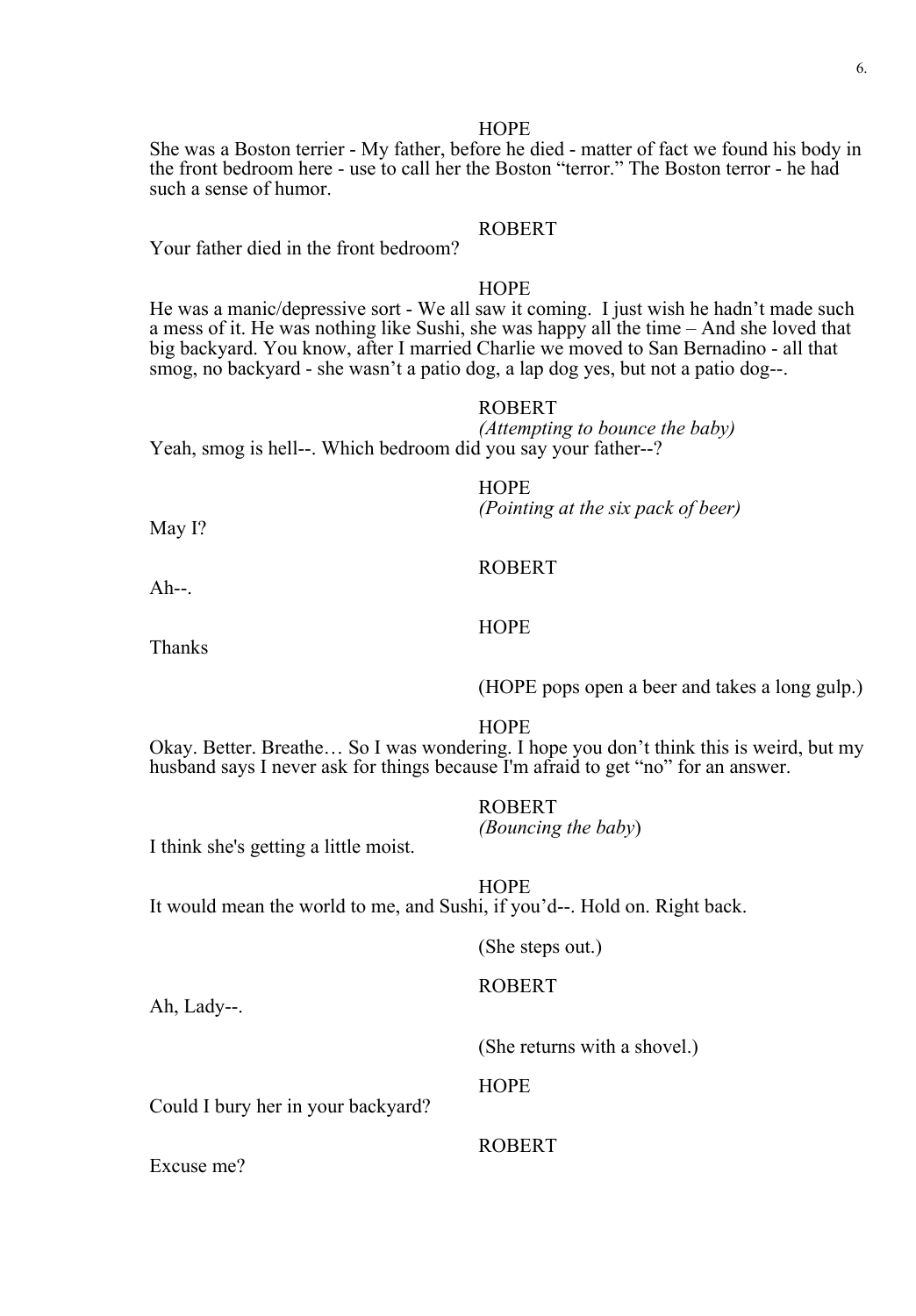Under the Bougainvillea bush, if it's still there. It was her favorite place. On hot summer days, Sushi would lie back there - so content. I used to watch her sleep - She'd twitch - You know how dogs, like, run in their sleep. *(The tears come back)* And I took her away from it. I took her away to marry a man who loves cats. Cats don't twitch in their sleep--.

#### ROBERT

Look lady--.

#### **HOPE**

I agree, not with the same enthusiasm - But terriers, they really get into it - You can see they have little souls - Probably chasing a cat. Terriers don't like cats. But Charlie does. If I'd known he was a cat person I never would've married him.

#### ROBERT

Lady--.

#### **HOPE**

So, what do you say, may I make her happy for eternity?

ROBERT

ROBERT

**HOPE** 

You want to bury your dead dog in my backyard.

#### **HOPE**

Ah-huh.

And you brought your own shovel.

And Sushi.

#### ROBERT *(Beat)*

I'm holding…?

You're holding my childhood.

#### ROBERT

**HOPE** 

I'm holding a dead dog! Oh my god! Oh My God!

(ROBERT dumps the bundle on the coffee table.)

*(Indicating the bundle in Robert's arms)* 

HOPE

I'm not a nut! My husband thinks I'm a nut! He says that I need therapy. We fought all the way here - Two hours of accusations! But how do you trust a man who likes cats!

This is an awful lot to ask, Lady!

#### ROBERT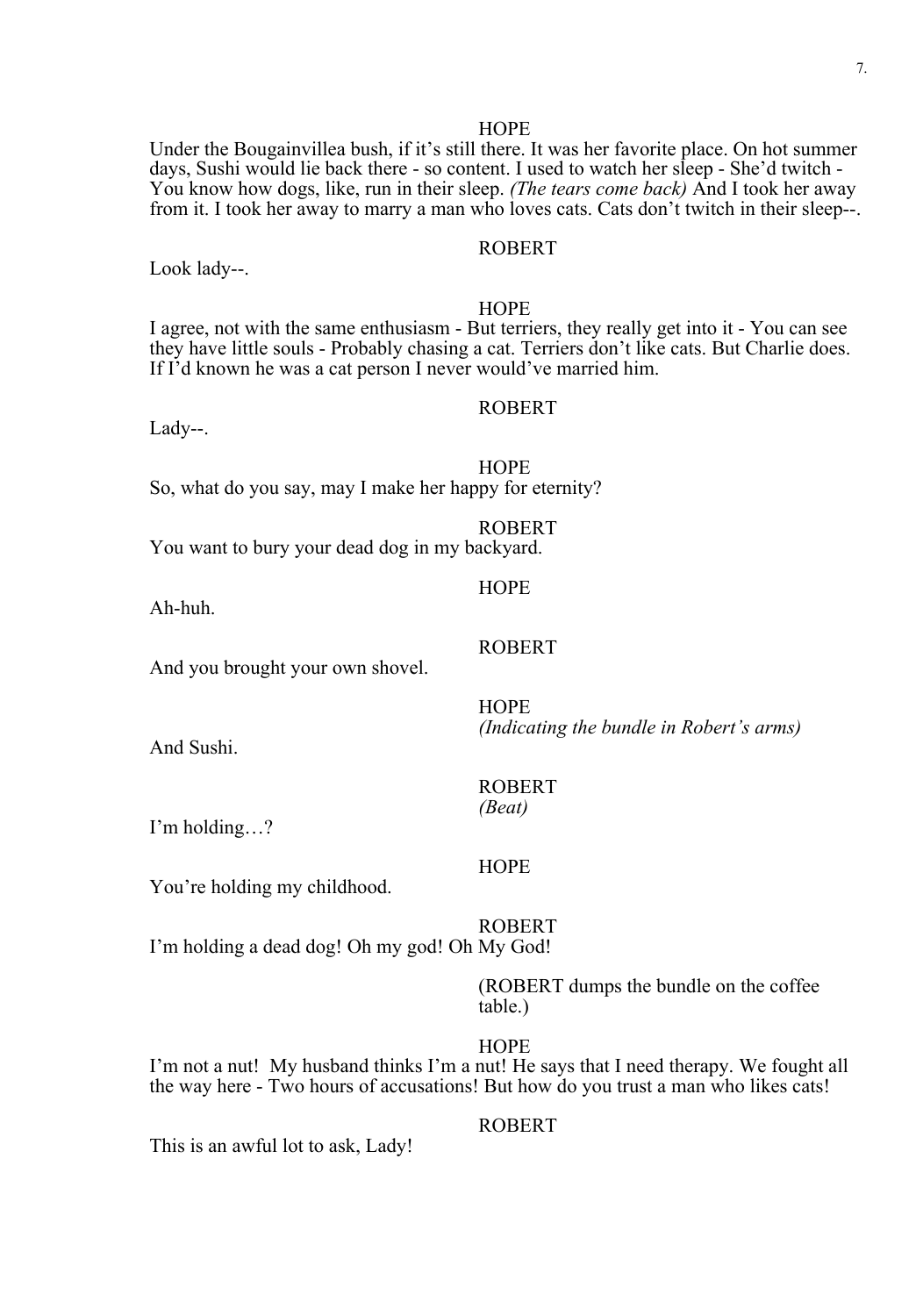Have you ever loved anything?

#### ROBERT

I'm really kinda freaked out right now!

#### **HOPE**

I think that's why we have pets. Cause we screw up our lives so badly we want to make someone else's perfect.

### ROBERT

 $I--$ .

#### **HOPE**

And sometimes it takes so little - All it takes is a smile. A kind thought - A tiny insignificant gesture.

#### ROBERT

**HOPE** 

**HOPE** 

**HOPE** 

ROBERT

ROBERT

ROBERT

I…

**HOPE** Just saying "yes" knowing I've brought my own shovel even.

|                                                    | <b>ROBERT</b> |
|----------------------------------------------------|---------------|
| I ripped out the Bougainvillea - It's a patio now! |               |

What?

It's a cement patio!

Sushi hated patios.

So you said!

What's beside the patio?

A… A flowerbed.

Perennials?

ROBERT

**HOPE** 

I don't know, I think so.

#### **HOPE**

I can't believe you said that - Sushi loved to pee on perennials! It was her flower of choice. *(Beat)* What do you say? Maybe between rows? And perhaps a little marker - Nothing big. And if I could have visiting rights.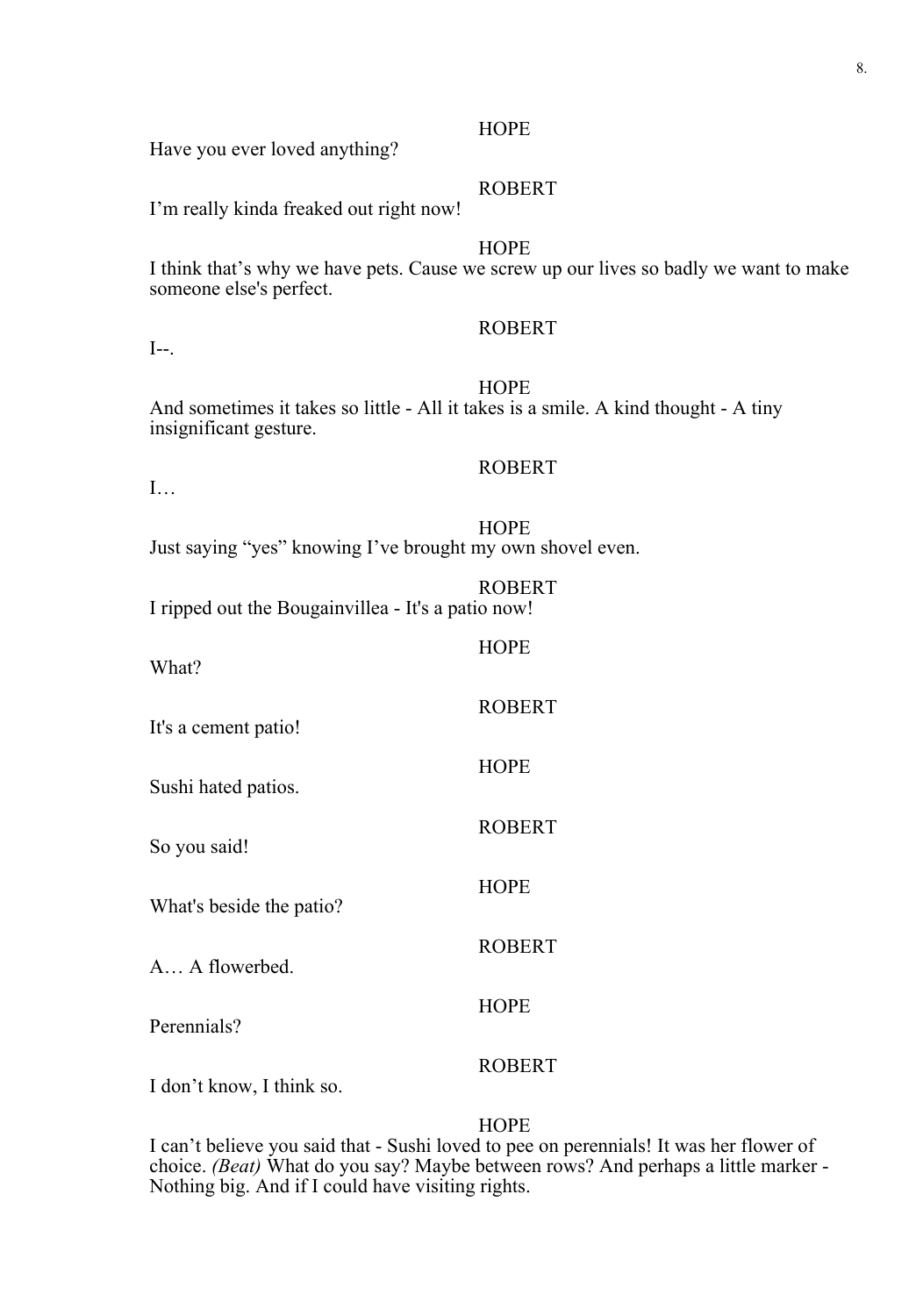#### ROBERT

Um, Lady--.

#### **HOPE**

And Sushi would be where she loved it the most. Running in her sleep. Twitching. Chasing cats. She hated cats - She was a good dog--.

#### ROBERT

I hate to say this--. But I think your husband might be right.

#### HOPE

You think cats are better?

#### ROBERT

No, I think you might need therapy.

#### **HOPE**

*(Getting pissed)* A person lives with a little being - A little sweet being for nineteen years. Loves her, takes care of her, and wants to bury her in a place of honor and you say *they* need therapy? Well let me tell you mister, we live in a sick screwed up world, full of selfish people and cat loving men who don't understand twitching dogs! I mean, what do you know about anything? How would *you* know if someone needs therapy?!

### ROBERT

I'm a therapist!

#### **HOPE**

Isn't that convenient! Did you know that every person I know who's had therapy came out of it more neurotic than when they went in? Suddenly they gotta dominate the conversation, choose the restaurant, and flirt with the nurse while you're in labor! *(Beat, she pulls herself together)* Sorry. I guess I've given you plenty of reasons to say "no."

#### ROBERT

I can recommend a good therapist in San Bernadino. And a… a….

#### **HOPE**

What? A grief counselor?

#### ROBERT

I was going to say a marriage counselor. I'm just trying to help.

#### HOPE

No, you're not; you're trying to get me to leave.

#### ROBERT

That too.

#### HOPE

Fine. I'll go bury my dog on the patio in a smog filled city she never liked.

#### ROBERT

I'm sorry… I have a problem with death. I can't deal with dead fathers in the bedroom where I sleep, or terriers in my--.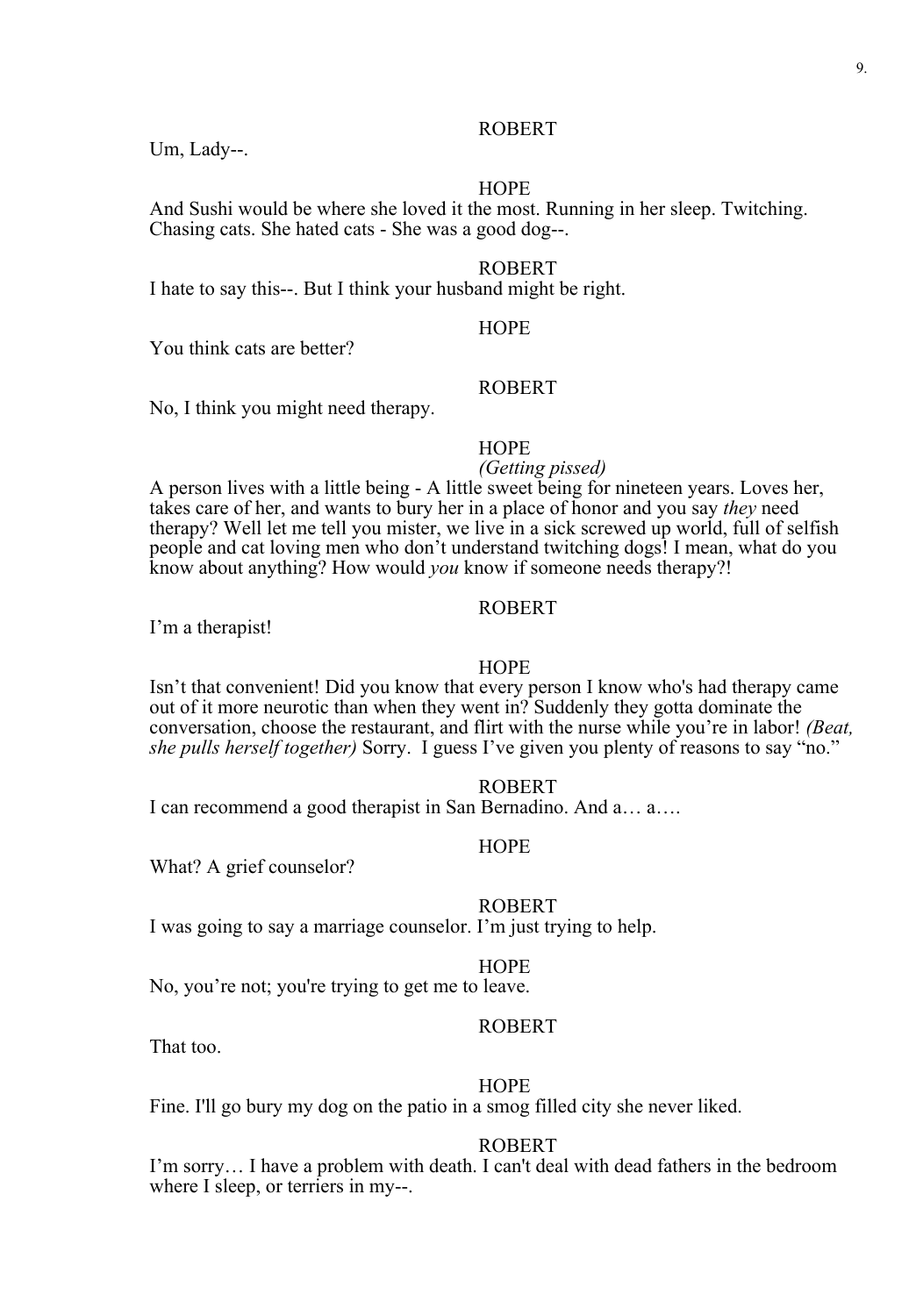The fish you're cleaning are deceased.

That's different…

How?

They're food.

That's death.

ROBERT

**HOPE** 

**HOPE** 

**HOPE** 

ROBERT

ROBERT

God, I'm just trying to have a typical Saturday--!

#### HOPE

You know, I'm not upset that Sushi died - She was nineteen for god sakes. I'm just upset with people's reaction. Charlie wasn't grief stricken, or even sad, but disappointed, cause his typical Saturday routine was going to be ruined. And you... Afraid of death... Who isn't? But you need to stop avoiding it. Maybe even embrace it. We're all going to die.

| Look I--.                      | <b>ROBERT</b> |
|--------------------------------|---------------|
| Admit it you are going to die! | <b>HOPE</b>   |
| Okay, fine, I'm going to die!  | <b>ROBERT</b> |
| Doesn't that feel better?      | <b>HOPE</b>   |
| No.                            | <b>ROBERT</b> |

#### **HOPE**

I'm going to die. And you're going to die. And my husband's going to die. Everything dies. Youth dies, species dies and someday the earth and the sun are going to die. Do you know what Shakespeare, Louis Armstrong and Adolf Hitler all have in common--? They all died!

#### ROBERT

I think I'm having mild angina.

HOPE

It happens to everyone! Get use to it! I'm going now! Home to my patio! I will trouble you no further!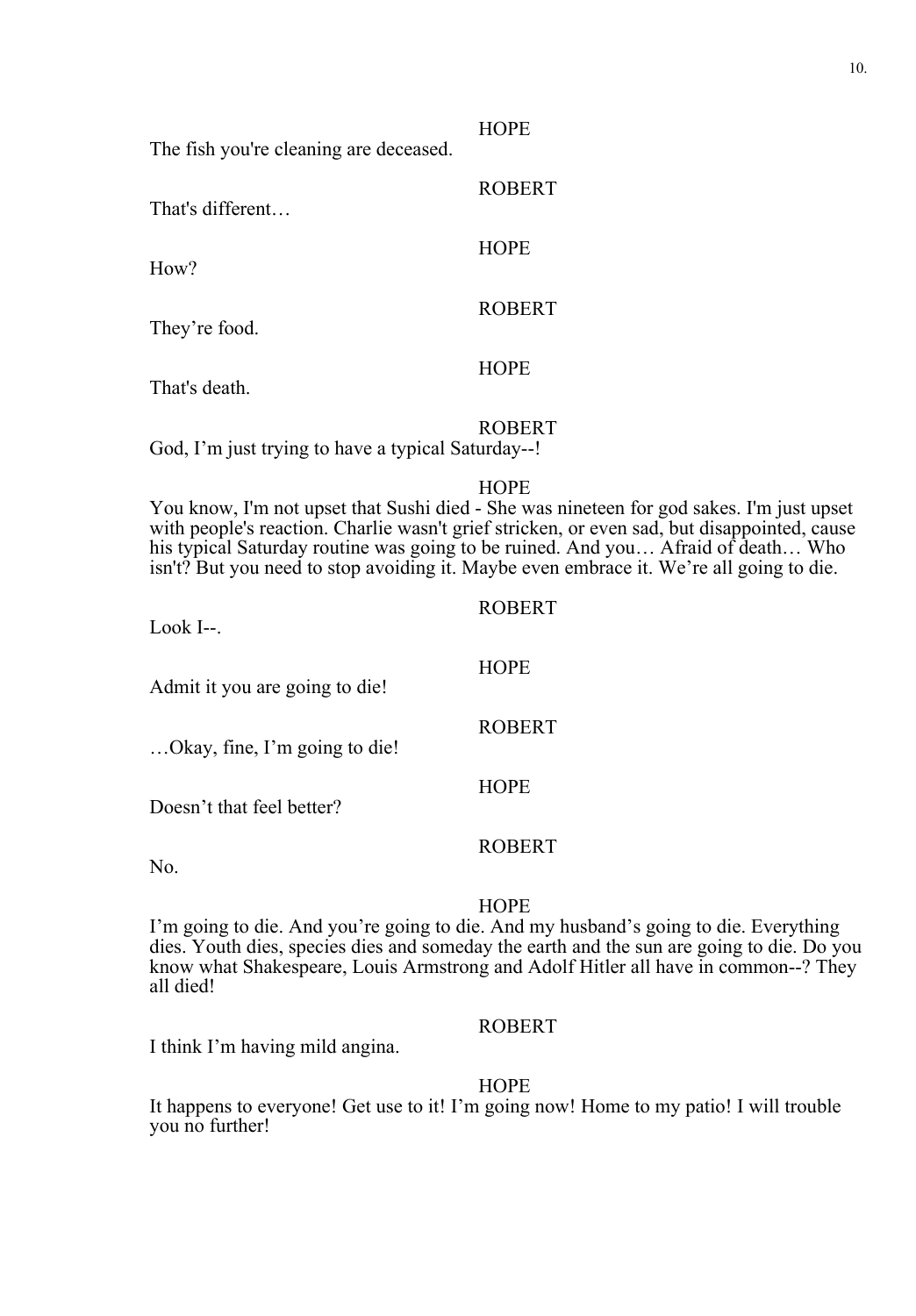|                       | (She walks out with her shovel. ROBERT falls)<br>to his knees, he's having a little trouble<br>breathing. She walks back in.) |
|-----------------------|-------------------------------------------------------------------------------------------------------------------------------|
| I forgot my dead dog. | <b>HOPE</b>                                                                                                                   |
|                       | (She grabs Sushi. Beat.)                                                                                                      |
| You okay?             | <b>HOPE</b>                                                                                                                   |
| I'm going to die.     | <b>ROBERT</b>                                                                                                                 |
| Yes.                  | <b>HOPE</b>                                                                                                                   |
|                       | ROBERT                                                                                                                        |

Maybe not today but someday.

#### **HOPE**

Isn't that something? *(Beat)* Okay look, how about if we compromise. What if I freeze dry Sushi for a few weeks until you're emotionally ready--. Or how about if I cremate her and then someday when you're not home, I sneak into your backyard and sprinkle her around? I mean, this house has been here almost a hundred years - you have no idea how many beloved dogs, goldfish, parakeets and hamsters are buried in your backyard already. It might be the Arlington National of pet cemeteries out there and how would you know?

#### ROBERT

Fine! Just… Just go away.

That's a yes?

#### ROBERT

**HOPE** 

Yes!

#### HOPE

You're the best. *(Yelling out the door to her husband)* He said "yes," but first we have to find some place that freeze dries dogs or maybe a crematorium! *(Back to Robert - Kindly)* Thank you. And Sushi thanks you. Now go back to cleaning your dead fish. And drink your beer made up of barley and hops, which are dead. And your baseball game, which is played with bats made of dead trees and balls covered with dead cows--.

#### ROBERT

(ROBERT sits.)

#### **HOPE**

You okay?

Oh my god.